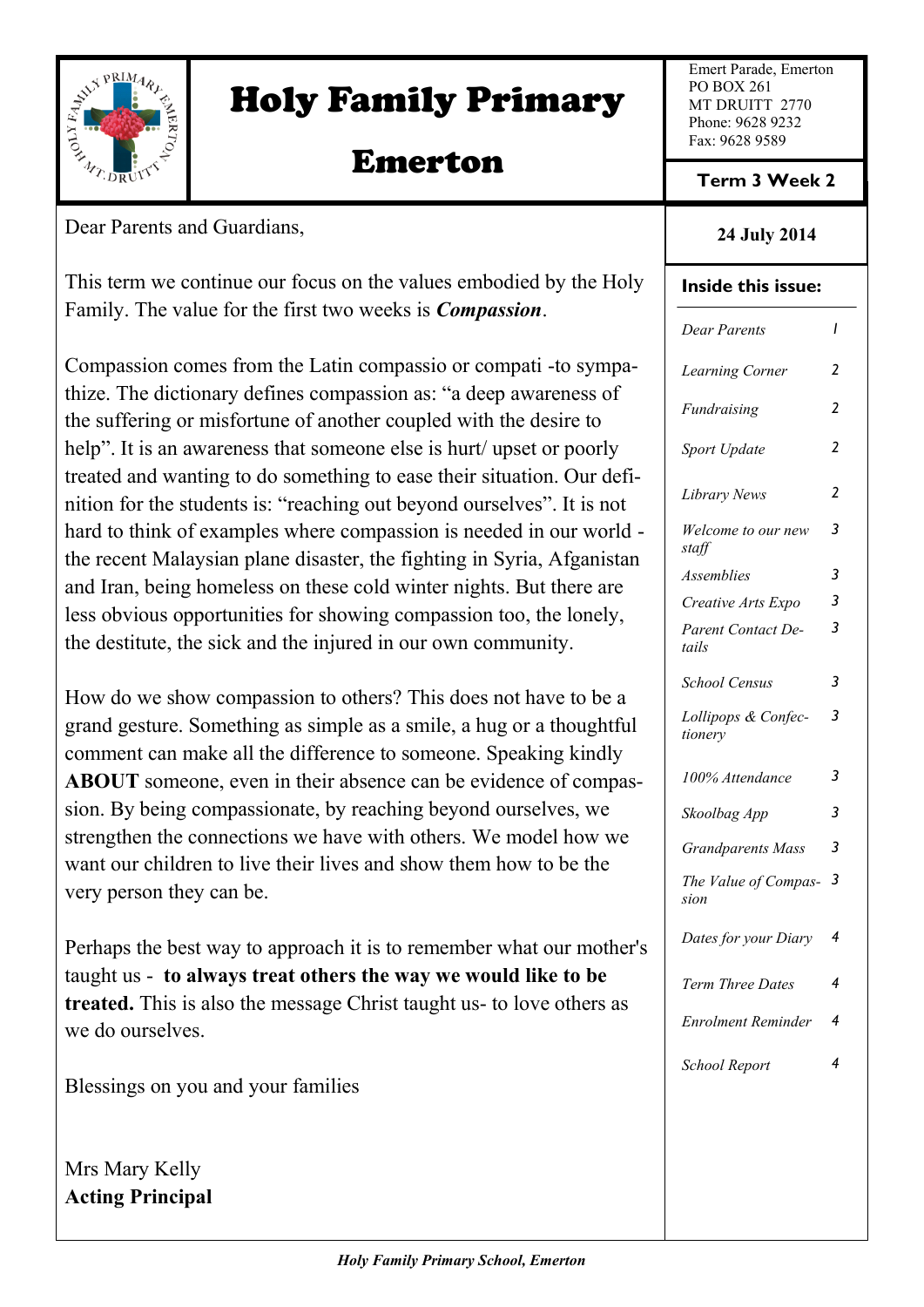*Page 2* **United in Faith, Love and Learning**





# **The Learning Corner**

**Numeracy** 

What a busy start to Term 3. As we walk around the school it was great to see numeracy come alive again after the holidays!!

Here are some photos of the students' work. Underneath each photo is the **Learning Intention** for that task. A 'learning intention' is what the teacher wants the students to learn from the task they are doing.Ask your child today what their Learning Intention was for Numeracy!!



**Learning Intention:** We are learning to explore numbers using multiplication and division.



**Learning Intention**: We are learning to use efficient strategies to solve word problems.

# **Library News**

#### **Borrowing**

Parents - don't forget you are welcome to borrow from the school library to support your child's reading development. Please come in and select from our wide range of resources. **Mrs Janet A. Marie - Librarian Teacher**

# **Fundraising News**

**Bunnings BBQ - Saturday 02 August**  We have been given an opportunity to be given a spot for our annual fundraiser BBQ at Bunnings. We need your assistance in giving some of your time on this day to help cook and serve. As mentioned many times we need all the help we can get with fundraising to continue providing the best resources for your children at Holy Family.

**Sports Update**

Holy Family is proud to announce our **Primary Athletics Age Champions** for **2014**:

Senior Boys: **Ares Siega** Senior Girls: **Malia Otukolo** Junior Boys: **Cameron Tydeman** Junior Girls: **Alannah Martin**

Your sporting talent and sportsmanship is commendable. Well done on your success!

#### **Soccer Gala Days**

Congratulations to the boys and girls who competed in soccer last term. The students wore our school uniform with pride and demonstrated great sportsmanship, teamwork, fair play and

fortitude. The results were as followed:

**Stage 3 Girls** Drew 3 games Won 2 games Lost 1 game

**Stage 2 Boys** Drew 3 games Lost 3 games

**Stage 2 Girls** Drew 4 games Won 2 games Lost 1 game

Thank you to Miss Canderle and Mrs Keat-

ing for your dedication in training these teams and being a part of the windy, but wonderful gala days.

**Miss Alex Clark** 

**Acting Sports Coordinator**

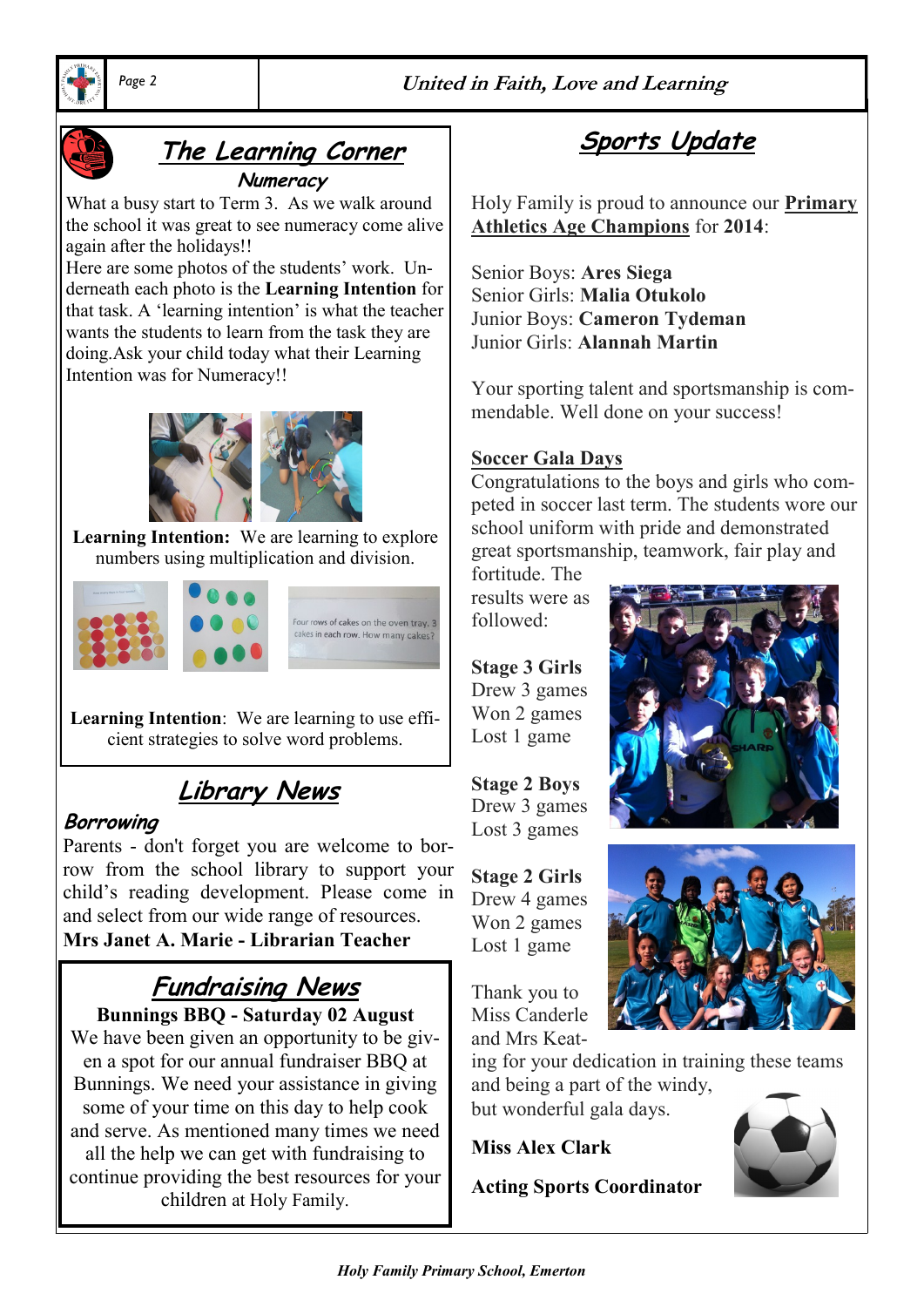

#### **Welcome**

We extend a warm welcome to our new staff members, **Mrs Georgina Cox**, our Acting Assistant Principal, and **Mrs Renata Natoli**, who commenced at Holy Family last week. Mrs Cox will be with us for the reminder of the year

whilst Sr Brenda has been seconded to Good Shepherd at Plumpton, and Mrs Natoli will be assisting individual stu-

dents on their literacy needs.



Welcome back to **Kalinda Bolt** from the **Jarara Support Unit**, who will be with us each Monday, assisting in the infants classrooms.

#### **Creative Arts Expo**

A reminder that the Holy Family Creative Arts Expo will be held on **Thursday 21st August.**  We have a wonderful day planned with a variety of activities and events scheduled. The children and teachers have been working very hard with rehearsals and preparing costumes and props. Please add this date to your diary for a great day of entertainment.

## **Assembly**

Year 4 will lead us for assembly, on **Friday 1st August** at **2.15pm** in the hall. All are welcome to attend.

# **Lollipops & Confectionery**

Please remind your children that they are not bring confectionary and lollies at into the school grounds. Lollipops, in particular are a safety hazard for the children. They are high in sugar with little nutritional value.

## **School Census - 1st August 2014**

With the school census next week, we ask for your assistance with ensuring that all outstanding partial and full day absences are explained to the office in writing. If you are planning to take your child out of school for more than one  $\frac{1}{4}$ day before 01<sup>st</sup> August, please come to the office and complete an exemption form.

#### **Congratulations**

To the following students who have had **100% attendance** during Term 2:

| Liliana Clarke          | Sophia Clarke                |
|-------------------------|------------------------------|
| <b>Ana Vave</b>         | <b>Isaac Lamsam</b>          |
| <b>Kizito Mutebi</b>    | <b>Drew Stevenson</b>        |
| <b>Nadia Cunningham</b> | <b>Aiden Stevenson</b>       |
| Carson T'Malii          | <b>Chantelle T'Malli</b>     |
| <b>Ben Vu</b>           | <b>Allison Zuniga Terrey</b> |
| <b>Zachary Pilcher</b>  | <b>Brooklyn-Drew Lamsam</b>  |
| Tahlia Broomham         | <b>Akekaro Atera-Chapman</b> |

#### **Grandparents Mass**

To acknowledge the importance of our grandparents and to show our appreciation for their love, care and endless assistance we would like

to invite all our grandparents to a special 'Grandparents Mass'. This Mass will be celebrated on **Friday 25th July at 9.15am** followed by morning tea.

## **Skoolbag**

Skoolbag is a free mobile app for the communication of information from school to parents. It will deliver notices directly to parents, including school events, newsletters, notes, documents and updates. Information regarding installing the App will be sent home shortly.

## **Parent Contact Details**

Please ensure that the school has your updated emergency contacts and phone numbers. There have been a number of times where we have not been unable to contact parents during an emergency. We ask this for the safety and well -being of your children.

# **The Value of Compassion**

We pray together asking for the strength to act with compassions toward others at school, at home and within the wider community. We pray that in our Holy family community we may learn to follow the example of the Holy family and show compassion; by showing concern for what other people have to say, through acts of kindness, by being helpful and giving, and by reaching out and responding to others in need.

Lord, hear us. **Lord, hear our prayer**